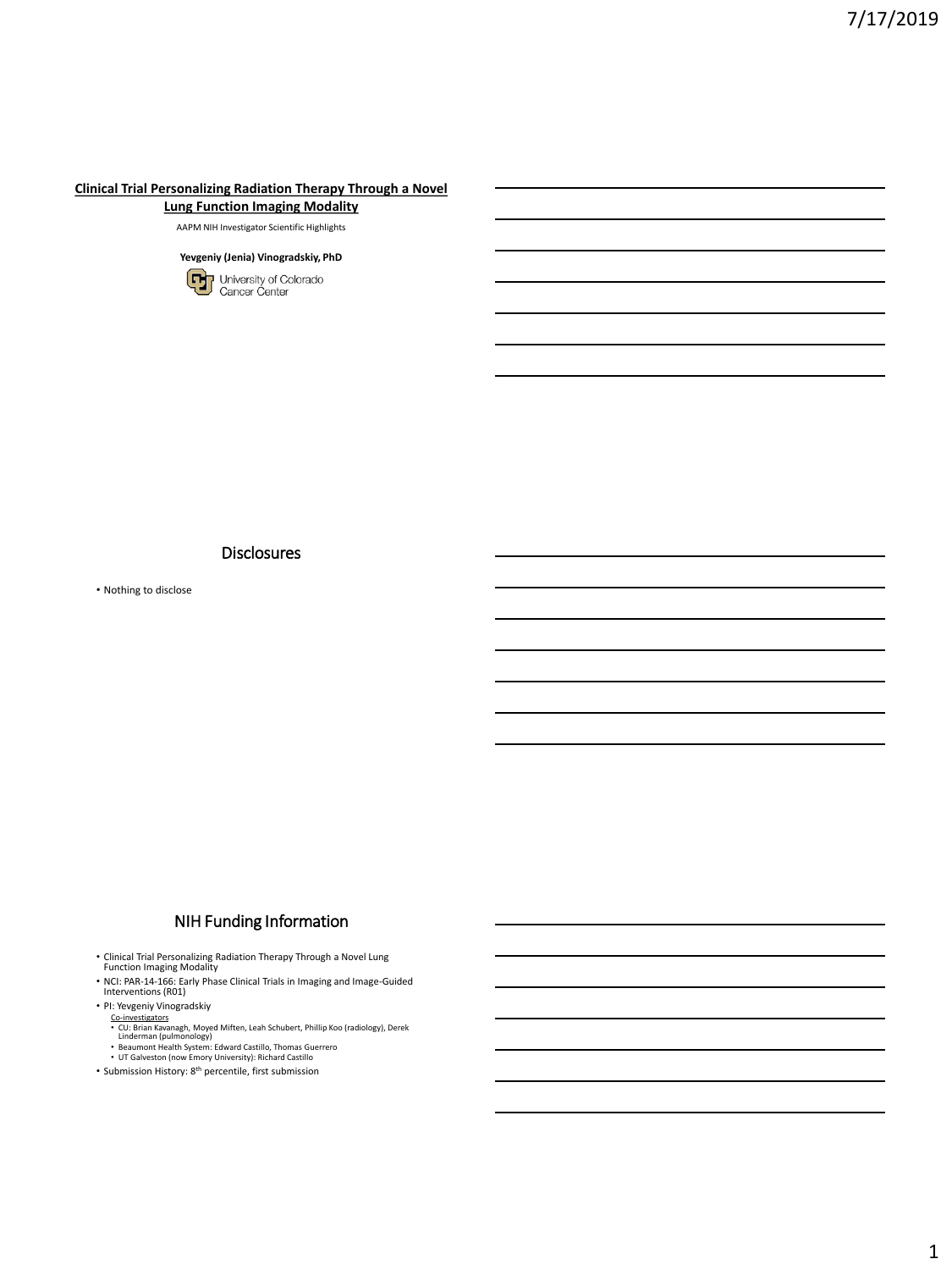### 4DCT-Ventilation

- 4DCT acquired for simulation (reduced time, cost, dose)
- Anatomical + Functional information<br>• Good spatial resolution
- Good spatial resolution



#### Functional radiotherapy with 4DCT-Ventilation

- Use patients 4DCT data to generate ventilation image<br>• Use 4DCT-ventilation image to generate functional ave
- Use 4DCT-ventilation image to generate functional avoidance plan
- Hypothesis: 4DCT-ventilation functional avoidance will lead to reduced rate of radiation pneumonitis
- Clinical trial to evaluate 4DCT-ventilation functional avoidance



# Clinical Motivation/Significance

• Radiation pneumonitis is a major limitation in thoracic radiotherapy **Charal Photographs Pick**<br>2006 (Training set) / 32% (Validation set)  $v_m < 25\%$  $\rm v_{\rm m}$  z 25% 18% (T)<br>19% (V) **Palma et al**

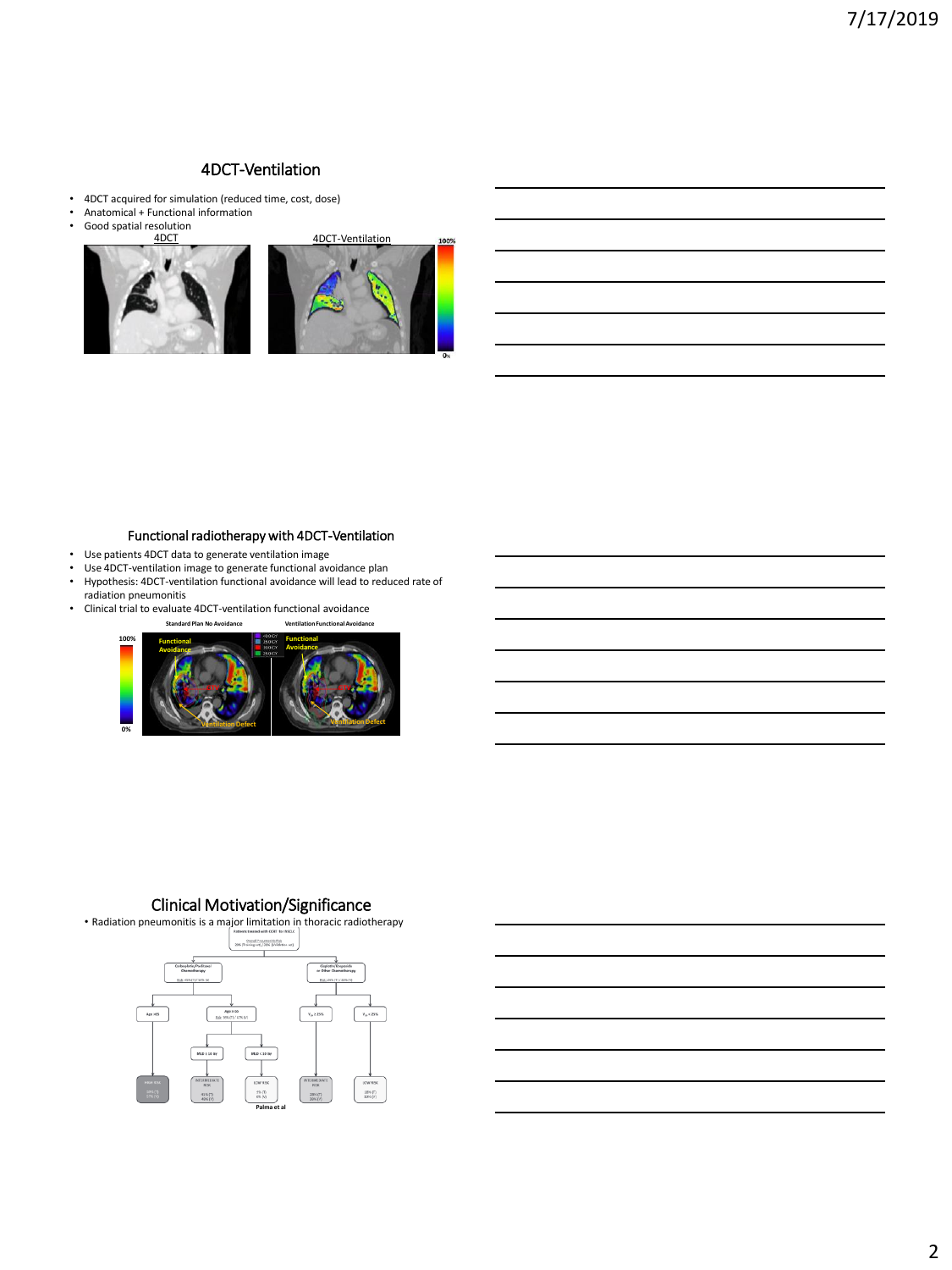#### Preliminary Data

- Validation of 4DCT-Ventilation
- Functional avoidance feasible without sacrificing target/OAR goals • Dose+function better predictor of pneumonitis than dose alone
- 



# Relevant Prior Experience

- PhD topic in radiation pneumonitis/Clinical toxicity
- Collaboration with relevant research team
- Experience writing a clinical trial • 2-3 papers on the topic

| <b>SANTENT</b>     | International Journal of Radiation<br>Oncology*Biology*Physics<br>Indurantil Jour J. Literal 2012, Pages 1653-1658 |
|--------------------|--------------------------------------------------------------------------------------------------------------------|
| Busine Grandischer |                                                                                                                    |
|                    | Investigation of the Relationship Between                                                                          |
|                    | Gross Tumor Volume Location and                                                                                    |
|                    | Pneumonitis Rates Using a Large Clinical                                                                           |
|                    | Database of Non-Small-Cell Lung Cancer                                                                             |
| Patients           |                                                                                                                    |
|                    |                                                                                                                    |

#### Specific Aims

Clinical trial to evaluate 4DCT-ventilation functional avoidance in clinical trial for lung cancer patients

Specific aim 1: Evaluate clinical toxicity of functional avoidance radiation therapy

Specific aim 2: Treatment assessment using imaging and functional biomarkers

Specific aim 3: Identify quantitative imaging biomarkers that predict for clinical toxicity:

Implicit aim: Open + Complete a clinical trial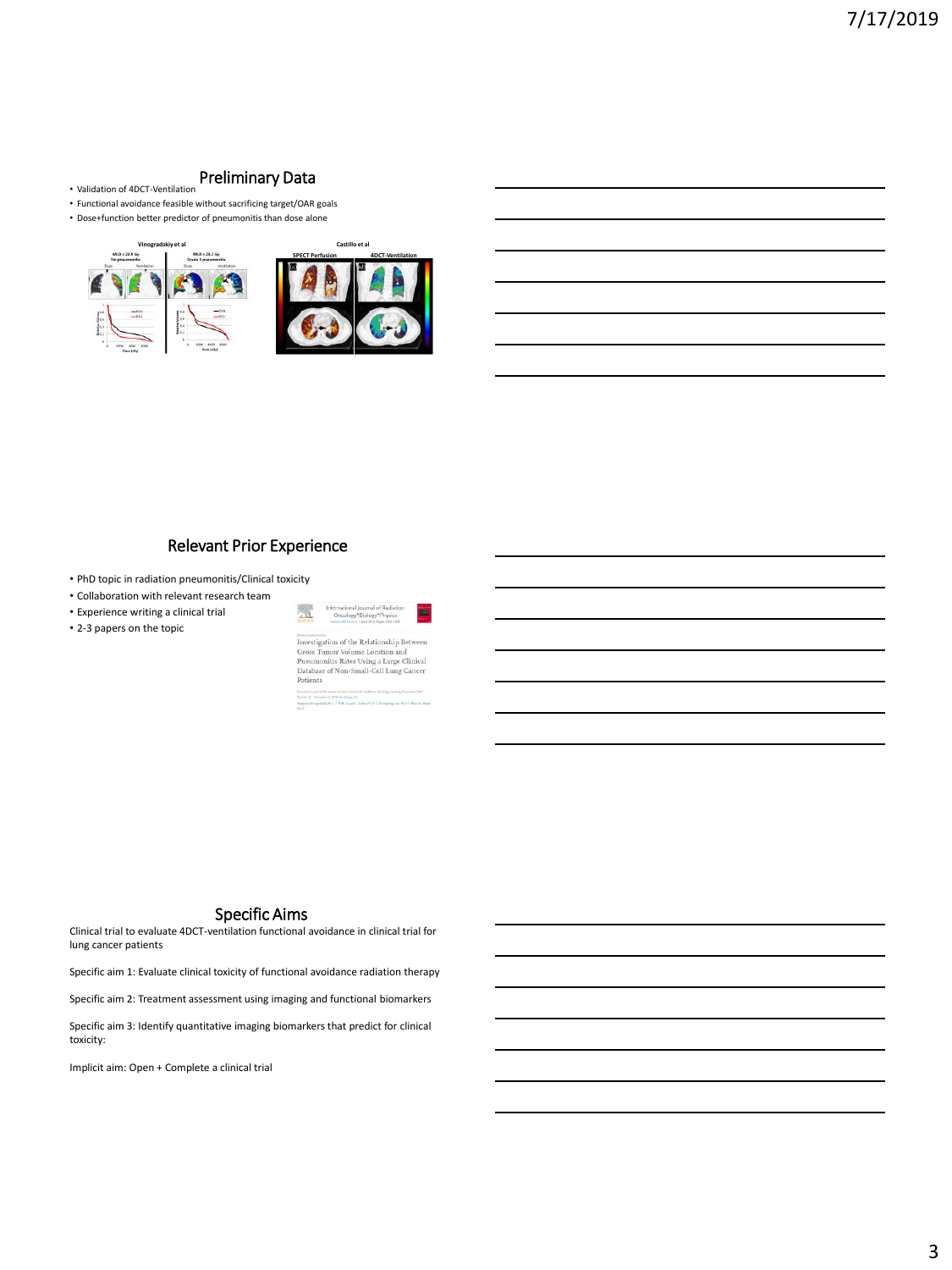#### Key Scientific Outcomes

- Trial successfully opened at CU, William Beaumont, Denver VA<br>• 92 patients consented in 2.5 vears
- 92 patients consented in 2.5 years

# Key Scientific Outcomes

- Trial met pneumonitis futility criteria and progressed to stage II of accrual<br>• How to practically implement functional avoidance
	- How to practically implement functional avoidance
	- Who can benefit<br>• Workflow/QA • Workflow/QA
	-
	- Treatment planning



wanner and analysis of a Two-Institution,<br>Prospective Clinical Trial of 4DCT-Ventilation-based Functional Avoidance<br>Radiation Therapy

#### Key Questions

- What happens when primary trial physicist goes on vacation?<br>• Stability/Variability of image generation technique?
- Stability/Variability of image generation technique?<br>• What other factors effect toxicity?
- What other factors effect toxicity?